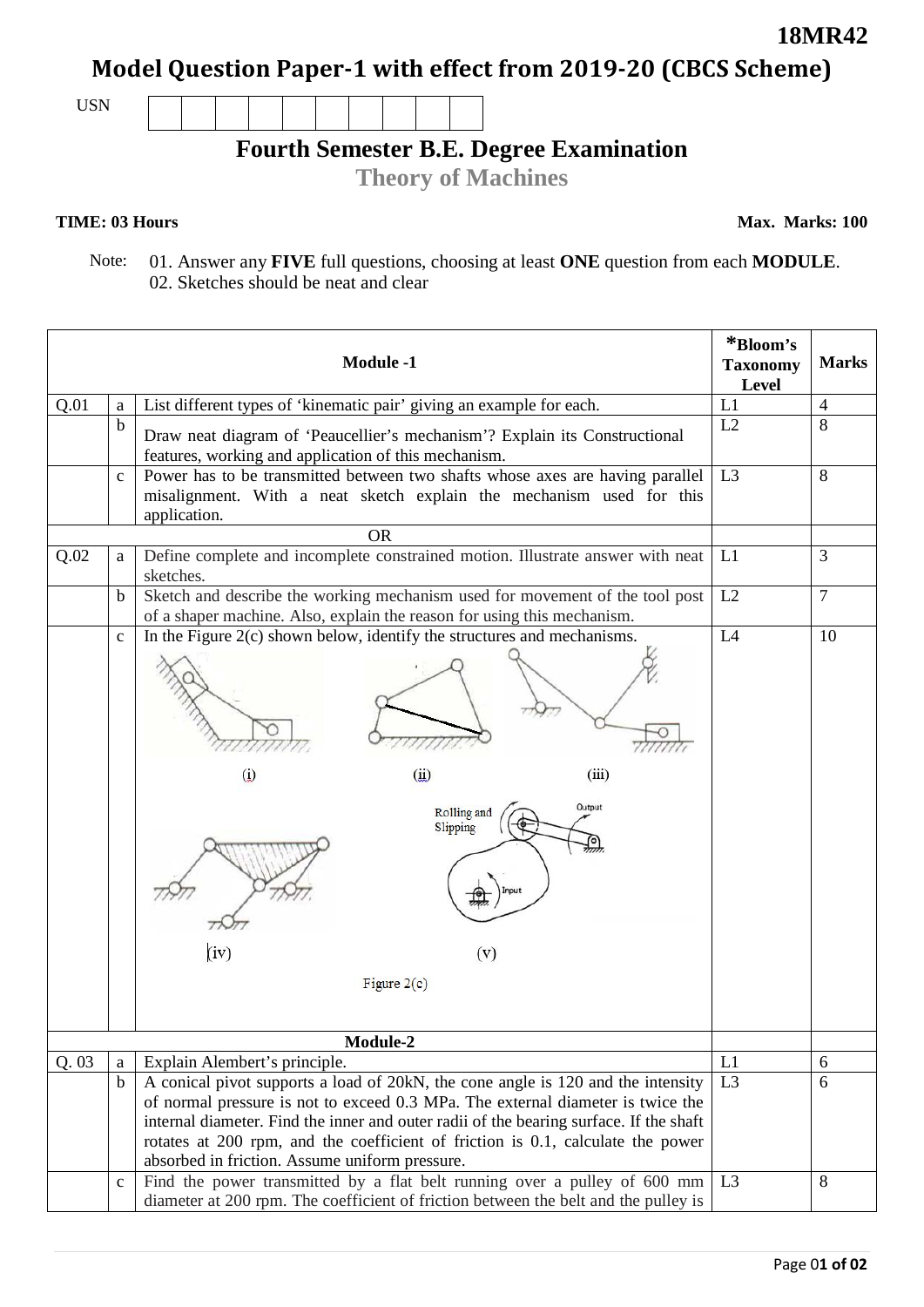# **18MR42**

|       |              | 0.25, angle of lap $160^{\circ}$ and maximum tension in the belt is 2500 N.                     |                |                |  |  |  |
|-------|--------------|-------------------------------------------------------------------------------------------------|----------------|----------------|--|--|--|
|       |              | <b>OR</b>                                                                                       |                |                |  |  |  |
| Q.04  | a            | List atleast two applications for each where,                                                   | L2             | $\overline{4}$ |  |  |  |
|       |              | (i) Higher friction is preferred,                                                               |                |                |  |  |  |
|       |              | (ii) Lesser friction is preferred                                                               |                |                |  |  |  |
|       | b            | Explain (i) Slip, (ii) Creep and (iii) centrifugal tension in belt drive.                       | L2             | $\overline{4}$ |  |  |  |
|       | $\mathbf b$  | Two pulleys one 450 mm diameter and the other 200 mm diameter are on parallel                   | L <sub>4</sub> | 12             |  |  |  |
|       |              | shafts 1.95 m apart. A Flat belt drive is used to transmit the power. If the                    |                |                |  |  |  |
|       |              | maximum tension in the belt is 1 KN and coefficient of friction between belt and                |                |                |  |  |  |
|       |              | pulley is 0.25. Either an open belt drive or a cross belt drive could be used.                  |                |                |  |  |  |
|       |              | Compare the power transmitted in each case and suggest the best option. The                     |                |                |  |  |  |
|       |              | larger pulley rotates at 200 rpm.                                                               |                |                |  |  |  |
|       | Module-3     |                                                                                                 |                |                |  |  |  |
| Q.05  | a            | Balancing of rotating parts necessary for high speed engines. Why?                              | L4             | $\overline{4}$ |  |  |  |
|       | $\mathbf b$  | Four masses A, B, C and D are 200 kg, 300 kg, 240 kg and 260 kg respectively.                   | L <sub>3</sub> | 8              |  |  |  |
|       |              | The corresponding radii of rotation are 0.2 m, 0.15 m, 0.25 m and 0.3 m                         |                |                |  |  |  |
|       |              | respectively and the angles between successive masses are 45°, 75° and 135°.                    |                |                |  |  |  |
|       |              | Find the position and magnitude of the balance mass required, if its radius of                  |                |                |  |  |  |
|       |              | rotation is 0.2 m. (Either solve by Analytical Or Graphical Method)                             |                |                |  |  |  |
|       | $\mathbf{c}$ | A single cylinder reciprocating engine has speed 240 r.p.m., stroke 300 mm, mass                | L <sub>3</sub> | 8              |  |  |  |
|       |              | of reciprocating parts 50 kg, mass of revolving parts at 150 mm radius 37 kg. If                |                |                |  |  |  |
|       |              | two third of the reciprocating parts and all the revolving parts are to be balanced,            |                |                |  |  |  |
|       |              | find:                                                                                           |                |                |  |  |  |
|       |              | (i). The balance mass required at a radius of 400 mm, and                                       |                |                |  |  |  |
|       |              | (ii). The residual unbalanced force when the crank has rotated $60^{\circ}$ from top dead       |                |                |  |  |  |
|       |              | centre.                                                                                         |                |                |  |  |  |
|       |              | <b>OR</b>                                                                                       |                |                |  |  |  |
| Q.06  | a            | The primary unbalanced force due to reciprocating masses is maximum twice in                    | L <sub>3</sub> | 6              |  |  |  |
|       |              | one revolution of the crank. Prove.                                                             |                |                |  |  |  |
|       | b            | A four cylinder vertical engine has cranks 150 mm long. The planes of rotation of               | L <sub>3</sub> | 14             |  |  |  |
|       |              | the first, second and fourth cranks are 400 mm, 200 mm and 200 mm respectively                  |                |                |  |  |  |
|       |              | from the third crank and their reciprocating masses are 50 kg, 60 kg and 50 kg                  |                |                |  |  |  |
|       |              | respectively. Find the mass of the reciprocating parts for the third cylinder and               |                |                |  |  |  |
|       |              | the relative angular positions of the cranks in order that the engine may be in                 |                |                |  |  |  |
|       |              | complete primary balance.                                                                       |                |                |  |  |  |
|       |              | Module-4                                                                                        |                |                |  |  |  |
| Q. 07 | a            | Define and explain the following terms relating to governors :                                  | L1             | $\overline{4}$ |  |  |  |
|       |              | 1. Stability, 2. Sensitiveness, 3. Isochronism, and 4. Hunting.                                 |                |                |  |  |  |
|       | $\mathbf b$  | What do you understand by gyroscopic couple? Derive the equation for its                        | L <sub>3</sub> | 6              |  |  |  |
|       |              | magnitude.                                                                                      |                |                |  |  |  |
|       | $\mathbf c$  | A Porter governor has equal arms each 250 mm long and pivoted on the axis of                    | L <sub>3</sub> | 10             |  |  |  |
|       |              | rotation. Each ball has a mass of 5 kg and the mass of the central load on the                  |                |                |  |  |  |
|       |              | sleeve is 25 kg. The radius of rotation of the ball is 150 mm when the governor                 |                |                |  |  |  |
|       |              | begins to lift and 200 mm when the governor is at maximum speed. Find the                       |                |                |  |  |  |
|       |              | minimum and maximum speeds and range of speed of the governor.<br><b>OR</b>                     |                |                |  |  |  |
| Q.08  |              | Discuss the controlling force and stability of a governor and show that the                     | L2             | 6              |  |  |  |
|       | a            | stability of a governor depends on the slope of the curve connecting the                        |                |                |  |  |  |
|       |              | controlling force $(F_C)$ and radius of rotation (r) and the value $(F_C/r)$ .                  |                |                |  |  |  |
|       | $\mathbf b$  | The mass of the turbine rotor of a ship is 20 tonnes and has a radius of                        | L <sub>3</sub> | 14             |  |  |  |
|       |              | gyration of 0.60 m. Its speed is 2000 r.p.m. The ship pitches $6^{\circ}$ above and $6^{\circ}$ |                |                |  |  |  |
|       |              | below the horizontal position. A complete oscillation takes 30 seconds and the                  |                |                |  |  |  |
|       |              | motion is simple harmonic. Determine the following:                                             |                |                |  |  |  |
|       |              | (i). Maximum gyroscopic couple,                                                                 |                |                |  |  |  |
|       |              | (ii). Maximum angular acceleration of the ship during pitching, and                             |                |                |  |  |  |
|       |              | (iii). The direction in which the bow will tend to turn when rising, if the rotation            |                |                |  |  |  |
|       |              | of the rotor is clockwise when looking from the left.                                           |                |                |  |  |  |
|       |              | Module-5                                                                                        |                |                |  |  |  |
|       |              |                                                                                                 |                |                |  |  |  |